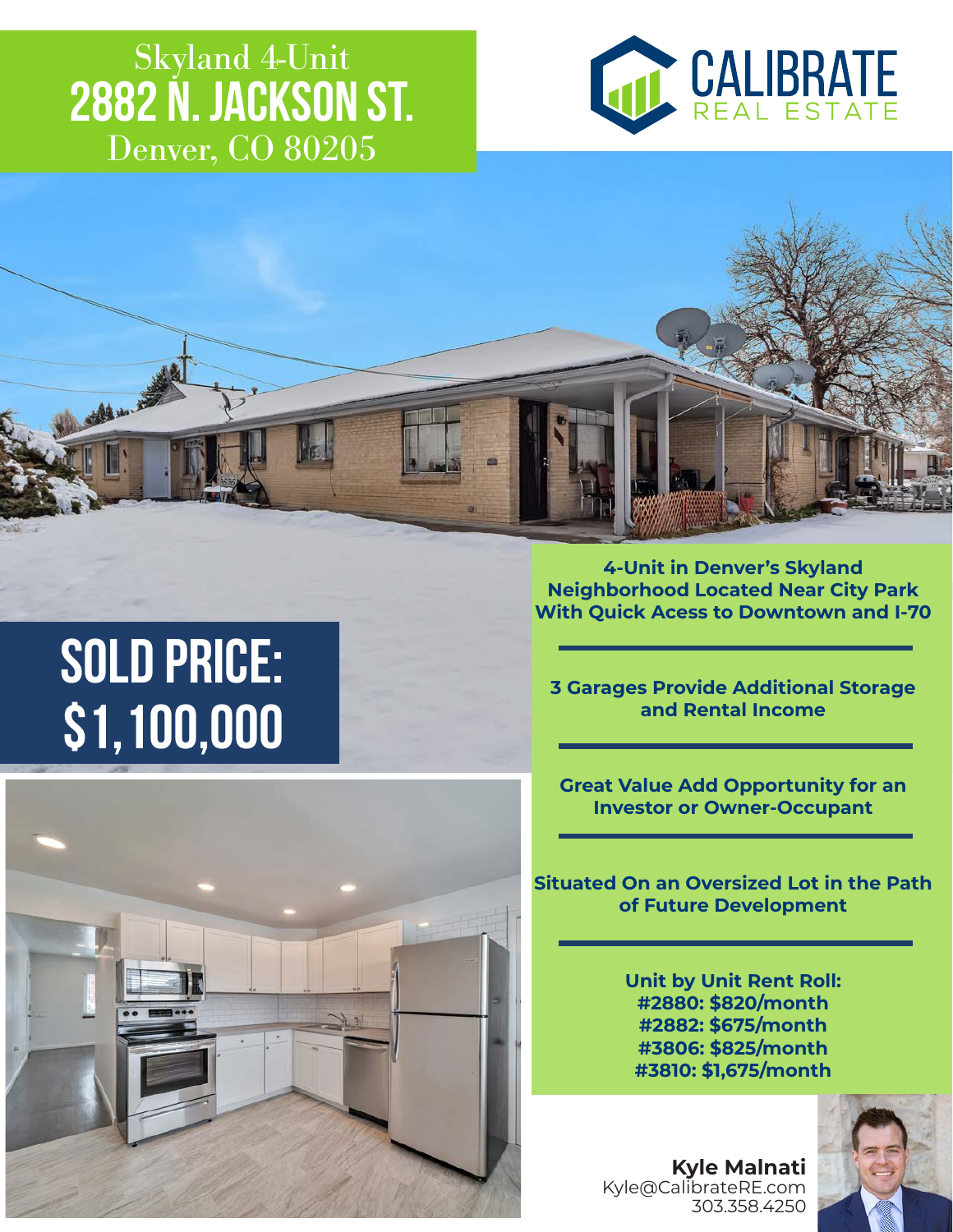## Financial Analysis

|             | <b>INVESTMENT SUMMARY</b> |         | UNIT MIX AND AVERAGE RENT SCHEDUL |                 |                  |
|-------------|---------------------------|---------|-----------------------------------|-----------------|------------------|
| Price:      | \$1,100,000               | # Units | <u>Unit Type</u>                  | <b>Avg SqFt</b> | <b>Avg Actua</b> |
| Price/Unit: | \$275,000                 |         | 1Br/1Ba                           | 553             | \$750            |
| Price/SqFt: | \$353.36                  |         | 2Br/IBa                           | 800             | \$820            |

| <b>FINANCING</b>    |           | OPERATING DATA: INCOME    |           |
|---------------------|-----------|---------------------------|-----------|
| Loan Amount:        | \$825,000 | <b>INCOME</b>             | Current   |
| Down Payment:       | \$275,000 | <b>Gross Annual Rent:</b> | \$47,940  |
| Interest Rate:      | 3.50%     | Vacancy Allowance:        | (\$1,438) |
| Amortization (yrs): | 30        | Net Rental Income:        | \$46,502  |
| Monthly Payment:    | \$3,705   | Other Income:             | \$2,940   |

| PROPERTY DESCRIPTION             |                | <b>OPERATING DATA: EXPENSES</b> |  |
|----------------------------------|----------------|---------------------------------|--|
| Units:                           | 4              | <b>2021 EOY EXPENSES</b>        |  |
| <b>Actual Year Built:</b>        | 1955           | <b>Property Taxes:</b>          |  |
| Above Grade (Rentable SF): 3,113 |                | Insurance:                      |  |
| Total SF (Includes Bsmt.):       | 6,226          | Management:                     |  |
| Lot Size (SF):                   | 9,520          | Repairs/Maintenance:            |  |
| Roof:                            | <b>Pitched</b> | Utilities:                      |  |
| Construction:                    | Brick/Frame    | Administrative:                 |  |
| Parking/Storage:                 | 3 Car Garage   | <b>Total Expenses:</b>          |  |

| <b>FINANCIAL ANALYSIS</b>    |            |  |  |
|------------------------------|------------|--|--|
|                              | Current    |  |  |
| NOI:                         | \$22,482   |  |  |
| Projected Debt Service:      | (44, 455)  |  |  |
| Before Tax Cash Flow:        | $-$21,973$ |  |  |
| <b>CAP Rate:</b>             | 2.04%      |  |  |
| Cash-on-Cash Return:         | $-7.99\%$  |  |  |
| Principle Reduction (yr. 1): | \$15,833   |  |  |
| Total Return:                | $-2.23%$   |  |  |

|             | <b>INVESTMENT SUMMARY</b> |         |             |                 | UNIT MIX AND AVERAGE RENT SCHEDULE |
|-------------|---------------------------|---------|-------------|-----------------|------------------------------------|
| Price:      | \$1,100,000               | # Units | Unit Type   | <b>Avg SgFt</b> | <b>Avg Actual Rent</b>             |
| Price/Unit: | \$275,000                 |         | 1Br/1Ba     | 553             | \$750                              |
| Price/SqFt: | \$353.36                  |         | 2Br/1Ba     | 800             | \$820                              |
|             |                           |         | 2.5Br/1.5Ba | 950             | \$1,675                            |

| <b>OPERATING DATA: INCOME</b>  |           |  |  |  |
|--------------------------------|-----------|--|--|--|
| <b>INCOME</b>                  | Current   |  |  |  |
| Gross Annual Rent:             | \$47,940  |  |  |  |
| <b>Vacancy Allowance:</b>      | (\$1,438) |  |  |  |
| Net Rental Income:             | \$46,502  |  |  |  |
| Other Income:                  | \$2,940   |  |  |  |
| <b>Effective Gross Income:</b> | \$49.442  |  |  |  |

| <b>OPERATING DATA: EXPENSES</b>   |          |  |  |  |
|-----------------------------------|----------|--|--|--|
| <b>2021 EOY EXPENSES</b>          | Actual   |  |  |  |
| <b>Property Taxes:</b>            | \$4,691  |  |  |  |
| Insurance:                        | \$2,706  |  |  |  |
| Management:                       | \$4,948  |  |  |  |
| Repairs/Maintenance:              | \$11,630 |  |  |  |
| Utilities:                        | \$2,587  |  |  |  |
| Administrative:                   | \$398    |  |  |  |
| <b>Total Expenses:</b>            | \$26,960 |  |  |  |
| Expense/Unit:                     | \$6,740  |  |  |  |
| <b>Net Operating Income (NOI)</b> | \$22,482 |  |  |  |



### 2882 N. Jackson St. Calibrate Real Estate